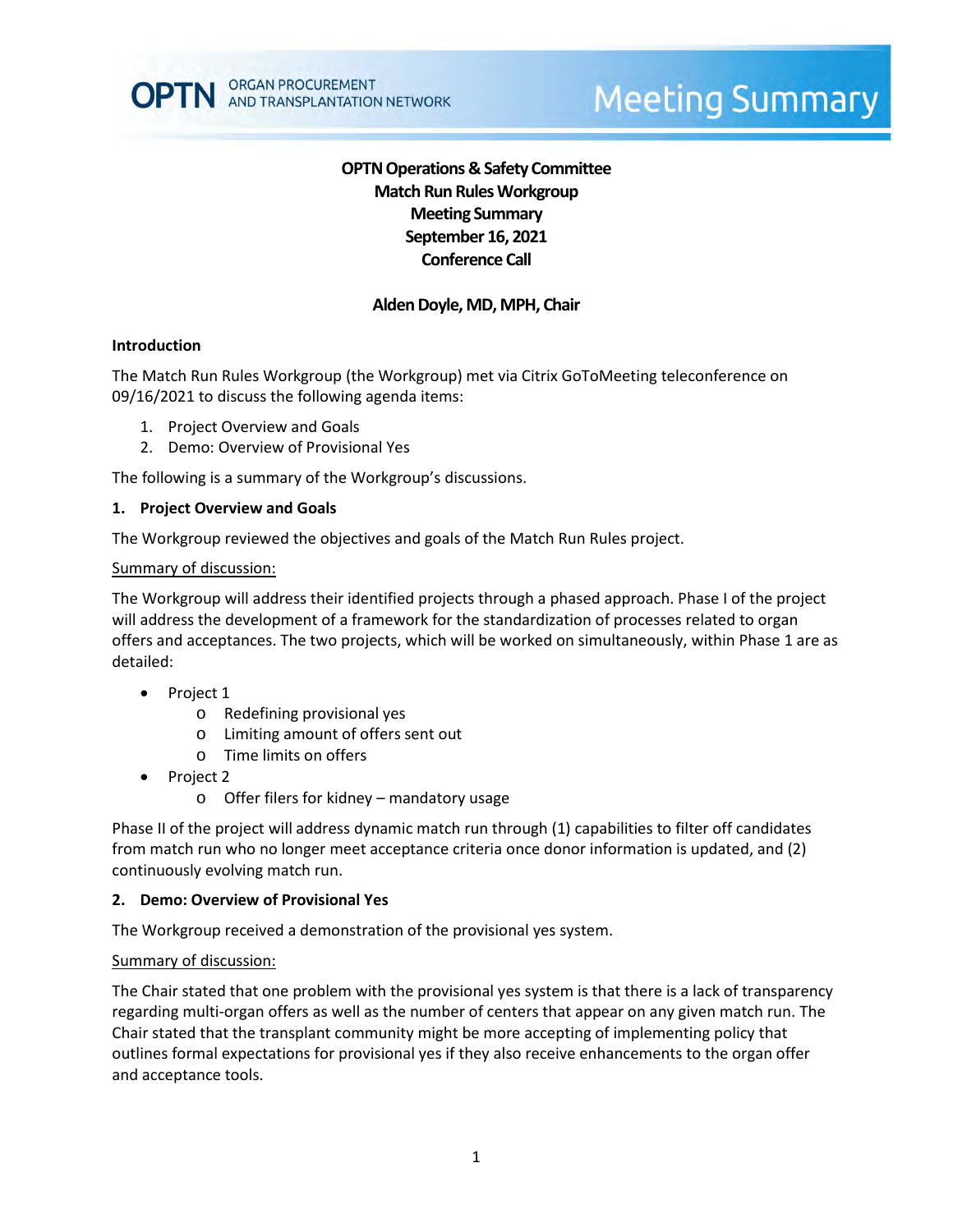A member stated that there is variation in organ procurement organization (OPO) practices for offer notifications; there is also variation in how transplant programs expect to be notified. Another member added that the automated system is frustrating. A member suggested creating a dashboard that would allow transplant programs to view impending organ offers.

Another member stated that *OPTN Policy 5.6.B* does not specify whether the time limits for review and acceptance of organ offers are per candidate. The member explained that this leads to transplant programs interpreting the policy differently and slowing down the allocation process. The member suggested that the notifications should be center-centric. The member explained that an organ offer notification should focus on the center level, allowing the center to review the organ offer for all of its candidates. A member expressed support for this idea.

The Chair suggested creating a tiered approach to acceptance codes for transplant programs to utilize. The Chair explained this tiered approach would allow transplant programs to enter a low-tiered code to show they are not refusing the organ offer, and then a higher tiered code, available to those in a top range of organ offers, to indicate they have met outlined formal expectations. Another member agreed and added that a tiered approach to acceptance codes allow for transplant programs to acknowledge the offer while recognizing there is not much value in spending too much time reviewing the offer at that moment, based on their place on the match run. The member suggested that as the organ offer begins to approach those who entered a lower level acceptance code, the transplant programs could be re-notified to bring awareness that they should begin to evaluate. The member stated that the range for this re-notification would depend on organ type and organ quality, but within twenty offers of the current primary may be feasible.

A member stated there are differences in the behaviors related to entering provisional yes based on whether transplant programs are using call center staff versus clinical staff to review organ offers. The member suggested that the Workgroup may need to differentiate expectations for entering provisional yes based upon the type of staff responding. Other members agreed this is an important distinction. Another member stated there might not be a feasible way to approach that distinction in policy, however setting a formal expectation that a decision-maker (e.g. a clinician) has reviewed the organ offer and weighed in would set a foundation for all organ offers.

### Next Steps:

The Workgroup will send in any additional thoughts or feedback. A summary of the work to date will be presented to the Operations & Safety Committee during their meeting on October 15, 2021.

### **Upcoming Meeting**

- October 21, 2021 (teleconference)
- November 18, 2021 (teleconference)